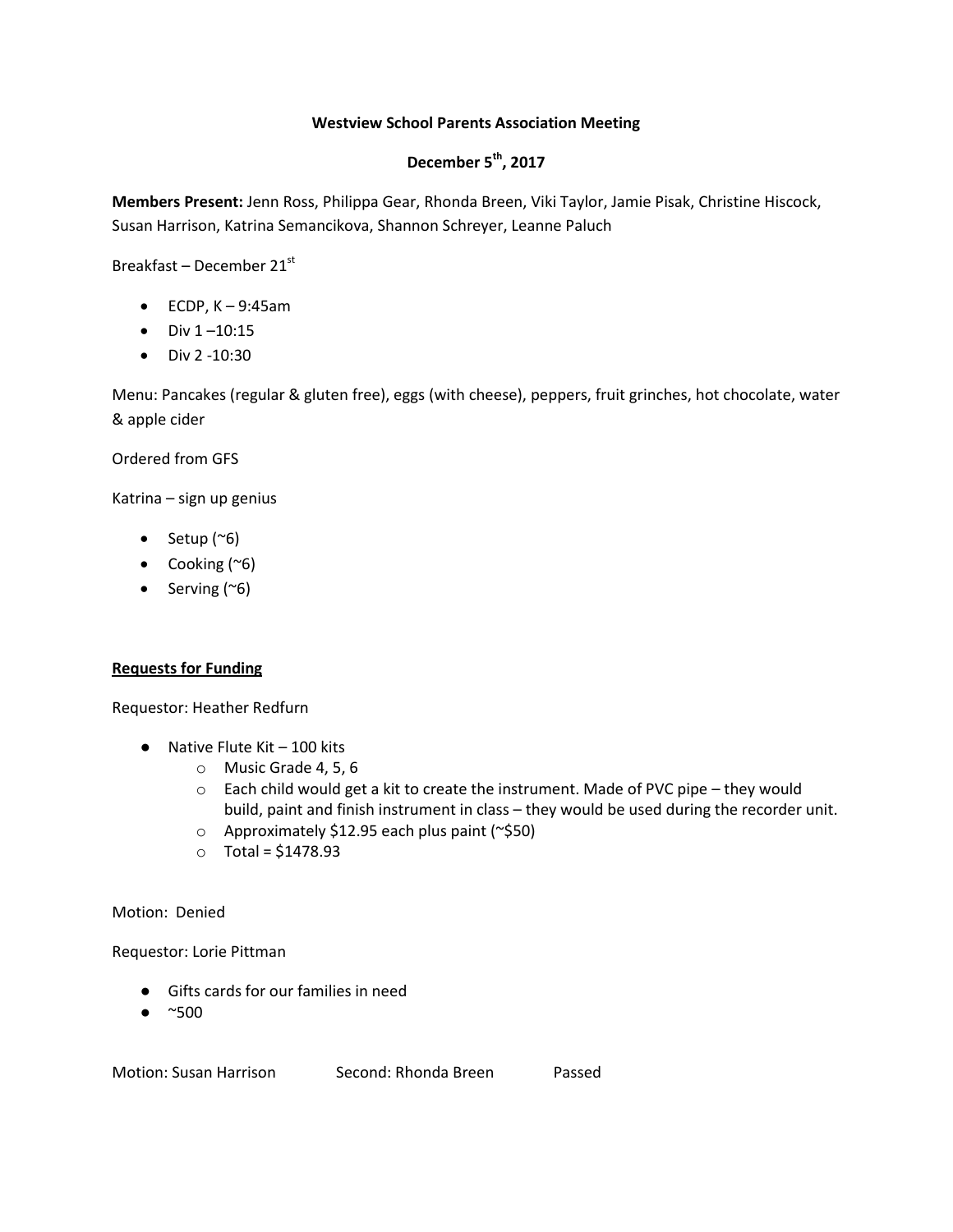Requestor: Donna McCullough

- Grade 4's & 5's
- Open Minds Museum School
- $\bullet$  Wk 1 Grade 4 January 8-12
- $\bullet$  Wk 2 Grade 5 January 22-26
- Programming & bussing for the week
- Writing/Journaling in LA & Social Studies with guest speakers & museum artifact
- $\bullet$  Cost = \$850 per class = \$1700

Motion: Philippa Gear Second: Jenn Ross Passed

Requestor: Donna McCullough

- Grade 2-5
- OSMO Pizza co 5-6 kits
- Using OSMO kits to work on math; sorting, time & money skills/problem solving
- Cost =  $$59$  +gst+shipping X 5or 6 kits ( $\approx$ \$400)

Motion: Christine Hiscock Second: Susan Harrison Passed

Requestor: Donna McCullough

- Class: Grades ECDP-6
- Description: STREAM activities Books for the library to create STREAM challenge bins by grade
- To be used for: Providing teachers with curricular based resources for various themes and subjects
- $\bullet$  Cost = \$500

Motion: Jenn Ross Second: Susan Harrison Passed

Requestor: Brenda Baker / Holly Linn

- Grades 1-6 AR incentives
- incentives chosen from student input
- incentive points awarded with grade level consideration
- recognition gift for top reader of each grade
- ex: coles gift cards
- $\bullet$  6 grades x 3 terms = 18 GC (\$450)
- $\bullet$  Prize incentives (\$1550) = \$2000 total

Motion: Philippa Gear Second: Christine Hiscock Passed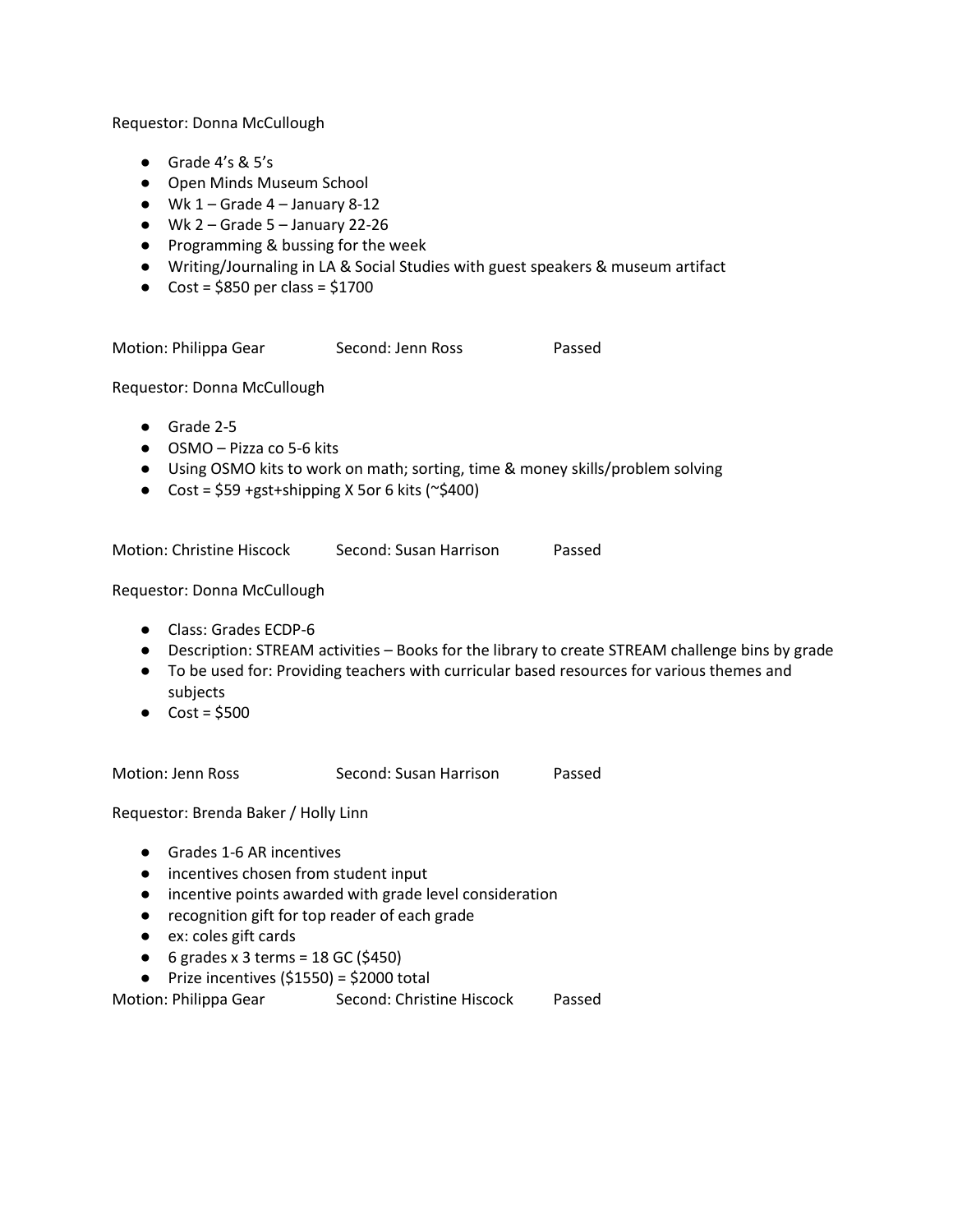Requestor: Jana Kennedy

- Grade 3K
- kindness elves complete with school curriculum
- ties into health and leader in me as well as filling others buckets
- used for discussing the domino effect of kindness to others and performing a daily act of kindness as a class for the month of December.
- Total cost \$98.65

Motion: Jenn Ross Second: Susan Harrison Passed

### Requestor: Jeff Porter

- staff Christmas party
- no school budget money can be used this year
- they would like to purchase some games, snacks, prizes, etc.
- asking for \$750

Motion: Need more information

### Requestor: Craig Upper

- hockey nets
- $\div$  \$239.95 X two nets = \$480 plus shipping from Edmonton

Motion: Rhonda Breen Second: Philippa Gear Passed

Requestor: Jeff Porter

- Attendance award
- Taking kids to MacIsland for swimming
- Bussing & \$2 per child to swim
- $\bullet$  Total = \$372

Motion: Jenn Ross Second: Philippa Gear Passed

How much pay babysitter for the meeting?

- \$12.50/hour
- Babysitter for this meeting was Tamsin Gear Jenn Ross will have Connie issue a cheque to Tamsin Gear for \$25.00
- Motion to accept babysitting fee: Katrina Semaneikova
- Seconded by Susan Harrison
- $\bullet$  1 abstention Philippa Gear
- Motion carried